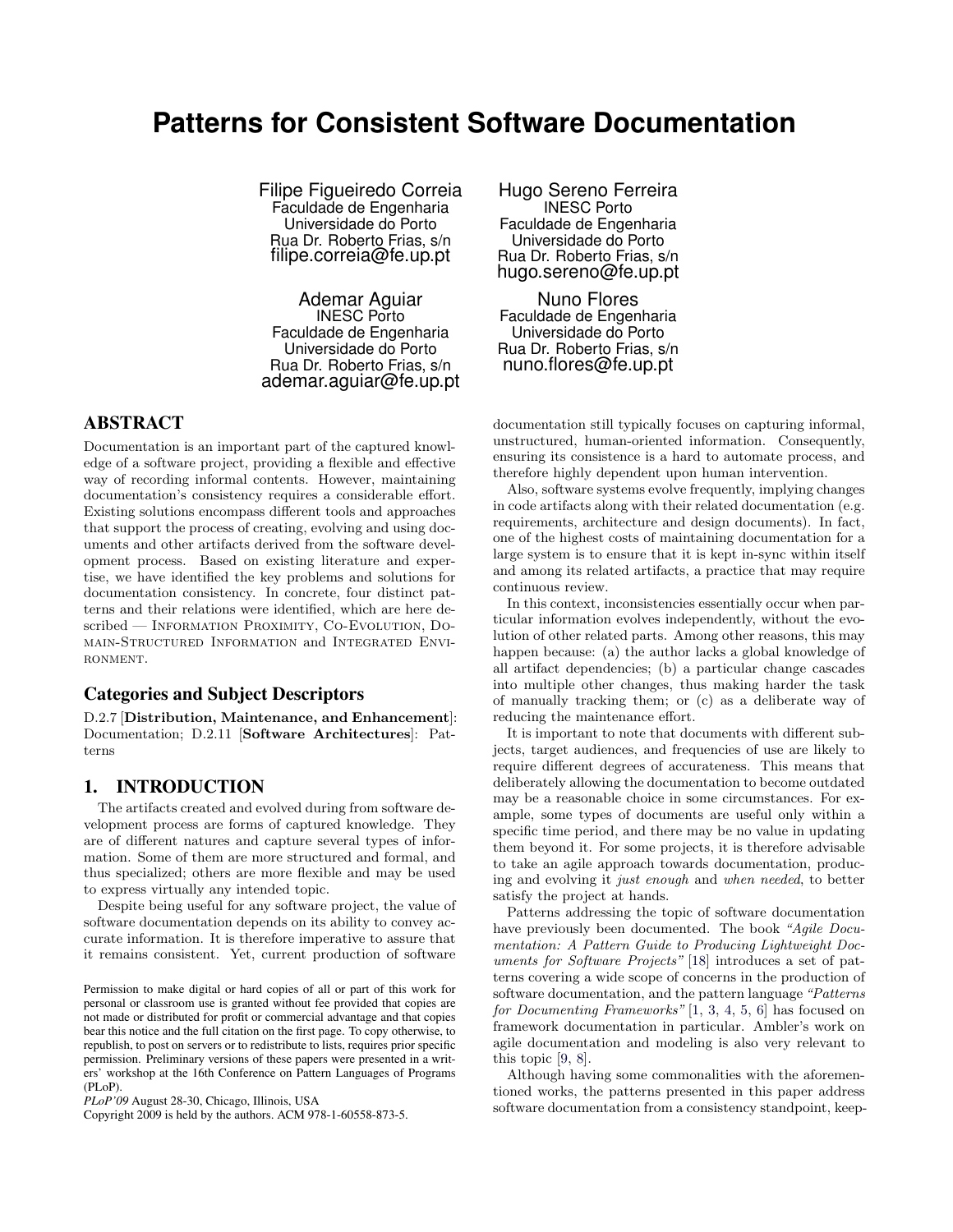ing other important issues in view. They are meant to support teams on the selection of documentation-related tools, and to help tool developers to implement the most appropriate techniques to support documentation consistency.

# 2. PATTERNS OVERVIEW

An overview of the patterns, and how they relate to each other, is depicted in Figure [1](#page-1-0).

Since the same information may exist, partially, or totally, in more than one document, there are implicit relations between those contents. With no easy way of recovering these relations, the effort of maintaining consistency increases, as information may be duplicated and scattered over several documents. INFORMATION PROXIMITY focuses on establishing and using explicit relations among different artifacts.

Software artifacts change to better respond to new needs, and documentation is required to accompany this evolution. However, due to the aforementioned intrinsic relations between different parts of documentation, it is common that locally introduced changes may render other documentation parts inconsistent or obsolete. Co-Evolution focuses on strategies to update documentation while maintaining its consistency.

Domain-Structured Information deals with structuring contents, with the main objective of automating the process of assessing consistency.

Different types of artifact may require different types of authoring tools. Integrated Environments articulate the use of different tools and allow them to be used uniformly.



<span id="page-1-0"></span>Figure 1: Overview of the patterns and their relationships.

# 3. INFORMATION PROXIMITY

Software documentation can be captured as a set of documents of different types and purposes. Thus, they may sometimes address the same information from different perspectives. However, as documentation evolves, the effort of keeping them consistent rises due to the proliferation of duplicate and closely related contents.

#### 3.1 Problem

How to preserve documentation consistency when fragments of related content are scattered across documents?

Having related information fragments in close proximity of each other, and having multiple uses of the same information, across a set of different documents, are common needs in software documentation.

There is value in a well established separation of concerns among different artifacts, as it allows them to be reused more easily, but there may exist the need to tailor them to specific contexts, as to maintain a *high fitness for purpose*.

# 3.2 Solution

Keep related information fragments easily accessible from each other, using a single source, links, views, or transclusion, for example, so that it may be easier to assess if they are in-sync.

The concrete approach to keep related information fragments close to each other greatly depends on the purpose of the document being produced. Four different alternatives are considered here and further described in the following sections.

The use of links is a good choice if the related contents are not meant to be part of the same document, and singlesource, transclusion and views may be used otherwise. Single-source may be a good choice if the related contents can be made part of the same artifact (e.g. source-code and API documentation are both frequently expressed as text in the same file), and transclusion or views should be used when the related contents already exist in other artifacts. A view may be seen as a special case of transclusion, in which all contents already exist in other artifacts, while, with transclusion, the document being authored has contents of it's own, and only parts of it are used from other documents.

## *3.2.1 Variant: Links*

Use explicit relations between different resources, so that related contents are kept separated and readers may easily travel between them.

Creating links between contents allows to explicitly relate them, while keeping them as separate entities from both the authors' and readers' viewpoint. Links allow readers to quickly reach related pieces of information, hence making easier the process of maintaining them consistent.

The following consequences should be considered when applying this technique:

- Web of Documents. LINKS leads to the creation of relations among the existing contents, forming a web of related documents.
- Reuse. Although not a reuse technique per se, links reduce the need to duplicate contents.
- Reachability. Even if information is created, stored and presented separately, one may easily reach related contents. However, it is worth noting that the achieved proximity between contents is not necessarily bidirectional — linking the artifact A to artifact B makes B closer to A, but the opposite isn't necessarily true, e.g. if backlinks are not supported.
- Effort. Removing duplicated contents requires an additional effort to detect common information fragments and to restructure them accordingly.

#### *3.2.2 Variant: Single Source*

Capture related information fragments in the same artifact, so that they may be easily maintained close to each other.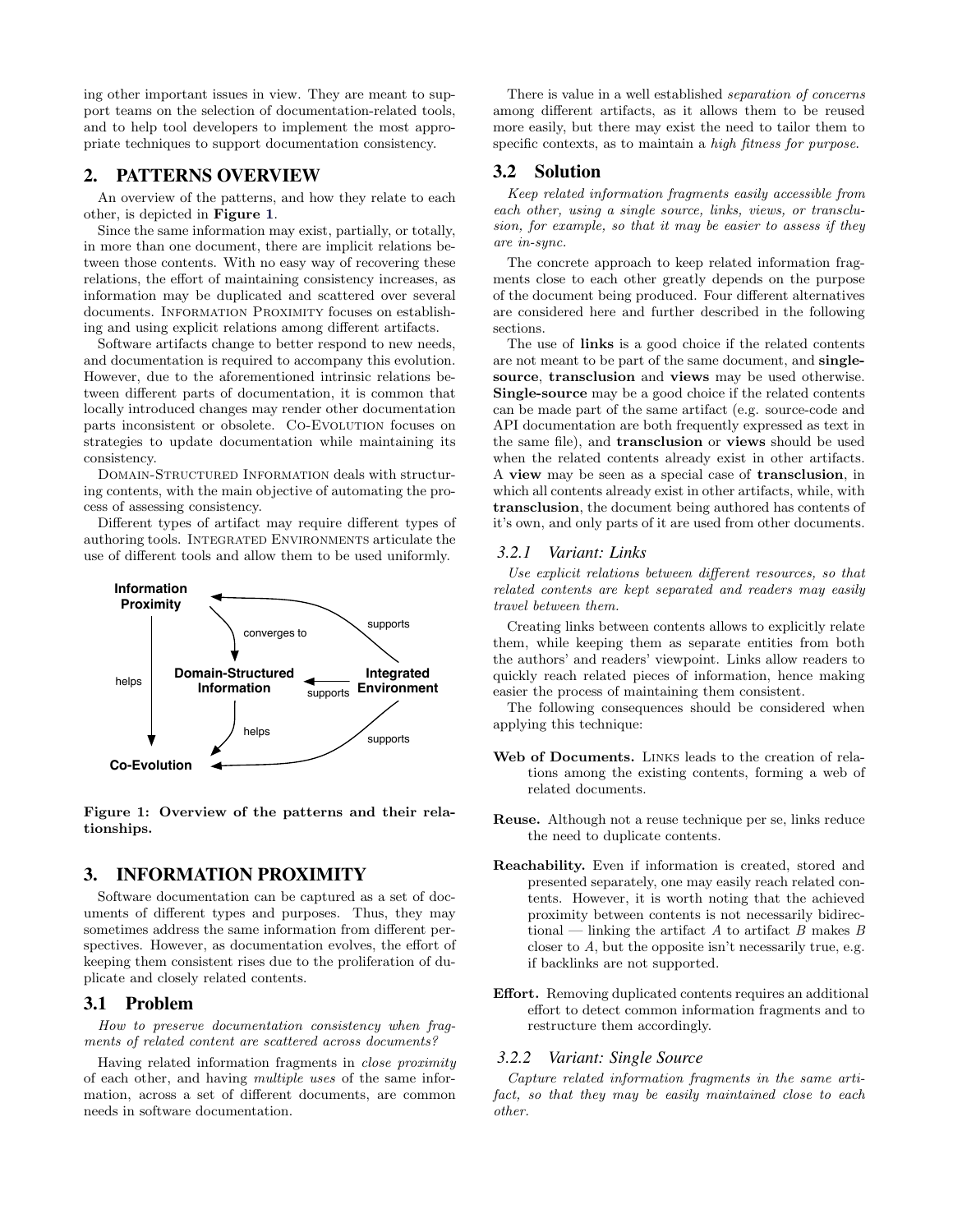Although this isn't possible for all kinds of information, some can be captured together in the same artifact. Doing so allows related information fragments to be kept consistent since the author can more easily travel between them. This is thus a form of physical information proximity as the contents are stored together with the goal of being presented together to readers and authors.

The following consequences should be considered when applying this technique:

- Single artifact. The reader is presented with a document based in a single artifact, although including different types of information.
- Reuse. Capturing different information fragments in the same artifact makes them less modular, and thus more difficult to reuse.
- Reachability. Related information is stored and presented to the reader close to each other.
- Effort. The flow of creating documentation is better than if these contents were kept separately.

#### *3.2.3 Variant: Transclusion*

Import the contents of an information fragment into a document by using a reference to it.

Isolating fragments of information as individual units eases their use for different purposes. Transclusion consists of creating references to information fragments on a document in such a way that they are presented to the reader as part of the document itself. Documents can be composed this way to fit the author's intent. Transclusion is a form of virtual information proximity since the contents are stored separately.

The following consequences should be considered when applying this technique:

- Document-Oriented. Although leading to the creation of individual information fragments, the final result is a document tailored to a specific purpose.
- Reuse. Abstracting information into individual units also allows them to be reused more effectively.
- Reachability. Information that may me created and stored separately is presented to the reader near each other. However, this proximity may be unidirectional — transcluding the artifact  $A$  into artifact  $B$  makes  $A$  closer to B, but the opposite isn't necessarily true.
- Effort. The flow of creating documentation may be hindered when authors are faced with the need to abstract existing information into new distinct units.

### *3.2.4 Variant: Views*

Create a virtual document, composed by different individual fragments of information.

Views may be called virtual documents, as they have no content of their own. Instead, they filter, transform and combine contents according to a desired format into a single document. It is thus a form of virtual information proximity in the sense that contents are stored separately.

The following consequences should be considered when applying this technique:

- Document-Oriented. The final result is a document tailored for a specific purpose, although contents may be woven together from several sources.
- Reuse. Weaving contents into a view is an effective way of reusing them.
- Reachability. Information that may be created and stored separately is presented to the reader near each other. However, this proximity may be unidirectional — the contents may be close to one another on the context of a given view, but it may not be possible to reach one from the other outside of this context.

#### *3.2.5 Creating Heterogeneous Documents*

Using artifacts of different types to create a document gives rise to a heterogeneous document. This may be achieved by using techniques, like single-source, transclusion or views, but different types of information may require different authoring tools, making information fragments more difficult to combine. From these techniques, single-source in particular is restrained to formats that may be combined into the same file, while transclusion and views may more easily be used with different types of content.

### 3.3 Related Patterns

This pattern helps Co-Evolution, as keeping related contents near each other helps to change them together. Moreover, the creation of explicit relations frequently implies conferring more structure to the contents, which may converge to DOMAIN-STRUCTURED INFORMATION.

As with the other patterns in this paper, INFORMATION PROXIMITY greatly benefits from an appropriate tool support, which may be leveraged by an INTEGRATED ENVIRON-MENT.

WIKIS [\[18\]](#page-6-0) address the use of **links** but goes beyond the creation of explicit and navigable relations between resources, addressing the collaborative nature of this kind of systems.

Single-source is an approach similar to the one taken by the CODE-COMMENT PROXIMITY pattern [\[18\]](#page-6-0), but goes beyond source code and comments, not restricting itself to any particular type of information.

Transclusion is similar to the IMPORT BY REFERENCE pattern [\[18\]](#page-6-0), although it focuses on consistency maintenance.

### 3.4 Known Uses

Hypertext-based systems in general, of which wikis are a good example, allow to establish links between related resources. The term transclusion appeared initially in the context of hypertext-based systems. For example, Mediawiki, the wiki engine powering Wikipedia, uses this concept to allow the inclusion of repetitive blocks of content. XS-Doc [\[7,](#page-5-7) [2\]](#page-5-8) is a wiki engine oriented for software development that uses transclusion to weave together heterogeneous artifacts, thus giving origin to heterogeneous documents.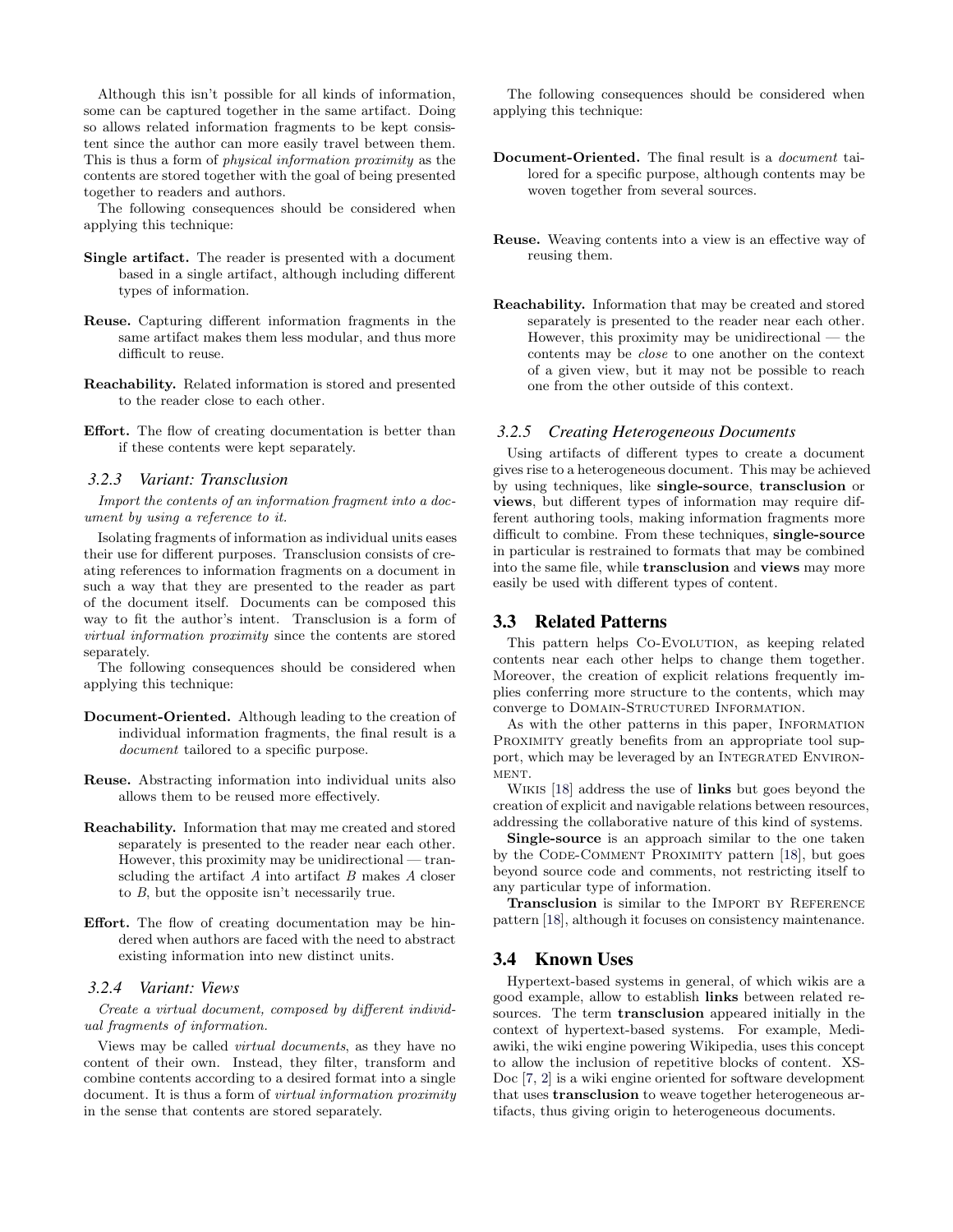Using the technique of Code Annotations (based on single source), documentation (or parts of it) can be generated from a unified representation of textual descriptions and source code. It is primarily used in the creation of API documentation and is supported by several tools: Javadoc [\[15\]](#page-6-1) is one of the first known uses of the technique, as is Autoduck [\[10\]](#page-6-2), a tool supporting code annotations in C++. The .NET framework uses XML in code annotations to produce compendiums of API documentation (CHM, HTML, etc.), in-editor assistance, and code-completion.

Views are frequently the product of an automatic generation process, in which several contents are combined according to a pre-established document form — some tools exist that support this approach [\[11\]](#page-6-3).

Literate Programming (LP) [\[17\]](#page-6-4) combines textual descriptions and source code in a single source file, and provides the mechanisms to extract such different contents to different artifacts whenever required. The LP tool set dot-Noweb [\[20\]](#page-6-5) further allows to combine textual descriptions and source code with diagrams expressed using the dot language. LP systems also usually provide a form of transclusion, by allowing the creation of information fragments chunks – which can then be (re)used multiple times across several documents.

Elucidative Programming [\[21\]](#page-6-6) is a documentation technique that relies on the creation of links between source code and documentation, allowing to mutually navigate between them.

Several office software suites, such as Microsoft Office and OpenOffice, allow combining different kinds of artifact in a same document, also resulting in heterogeneous documents. Some uses of Literate Programming, such as VDMTools, directly parse and write  $.rtf$  documents which have native support for images.

# 4. CO-EVOLUTION

Software documentation can be captured as a set of documents of different types and purposes. Thus, they may sometimes address the same information from different perspectives. However, as documentation evolves, the effort of keeping them consistent rises due to the proliferation of duplicate and closely related contents.

### 4.1 Problem

#### When to update a related piece of information in documentation?

Changes are made by the authors having the introduction of added value in view. However, changes required to ensure consistency don't always provide immediate benefits, and may shift the author's main focus.

Furthermore, the primary goal of the project will not always be the same. For example, during an inception phase, the change rate at which documented artifacts evolve is usually high. This means that changing just enough of the related information fragments might be the best choice. On the other hand, deployment phases may benefit from producing documentation with a higher level of *detail*.

Finally, tracking all the required changes may be difficult to carry out without any kind of auxiliary support, since it is easy to disregard global consequences during local modifications.

# 4.2 Solution

When a change is introduced, update the related information parts.

If all the related pieces aren't updated at the same time, they may grow harder to resync as time passes. Two variants to the co-evolution of contents are considered here and are further described on the following sections.

Synchronous co-evolution is a good option when it is important that documentation is kept consistent at all times, or if the effort of recovering consistency at a later time is high. Time-shifted co-evolution may be used when the effort of recovering consistency is reasonable. This may happen when it is not difficult to assess the existence of relations between contents and the presence of inconsistencies between them.

#### *4.2.1 Variant: Synchronous Co-Evolution*

Whenever a change is introduced, update every related piece of information.

Although the quantity of information to be updated may be considerable, the most reliable way of ensuring consistency is to update all related information at the same time. Changes are made in small increments, in order to reduce the risk of forgetting to update something.

The following consequences should be considered when applying this technique:

State. Documentation is always in a consistent state.

- Focus. The focus of the author on the task at hand is harder to maintain, as some of the changes she is required to do are not directly related with her main goal.
- Effort. Introducing a change to a document carries a higher up-front  $cost$  — it may take more time than expected, as all the related contents will have to be updated at the same time.
- Efficiency. If a particular fragment has several others that depend on it, and it has a high rate of change, it may be inefficient to keep consistency at all times.

#### *4.2.2 Variant: Time-Shifted Co-Evolution*

Whenever a change is introduced, provide mechanisms to track the pending related changes, and update the most relevant pieces of information only when needed.

Related contents don't need to be updated simultaneously if the changes that are made are in some way recorded. Authors will be able to, at a later time, assess which are the pending related changes, and evolve documentation to a consistent state as soon as they are addressed.

For example, using the concept of auditable document (see section [4.2.3\)](#page-4-0) authors may gain more awareness of the required modifications, facilitating the detection of changes that are still to be applied.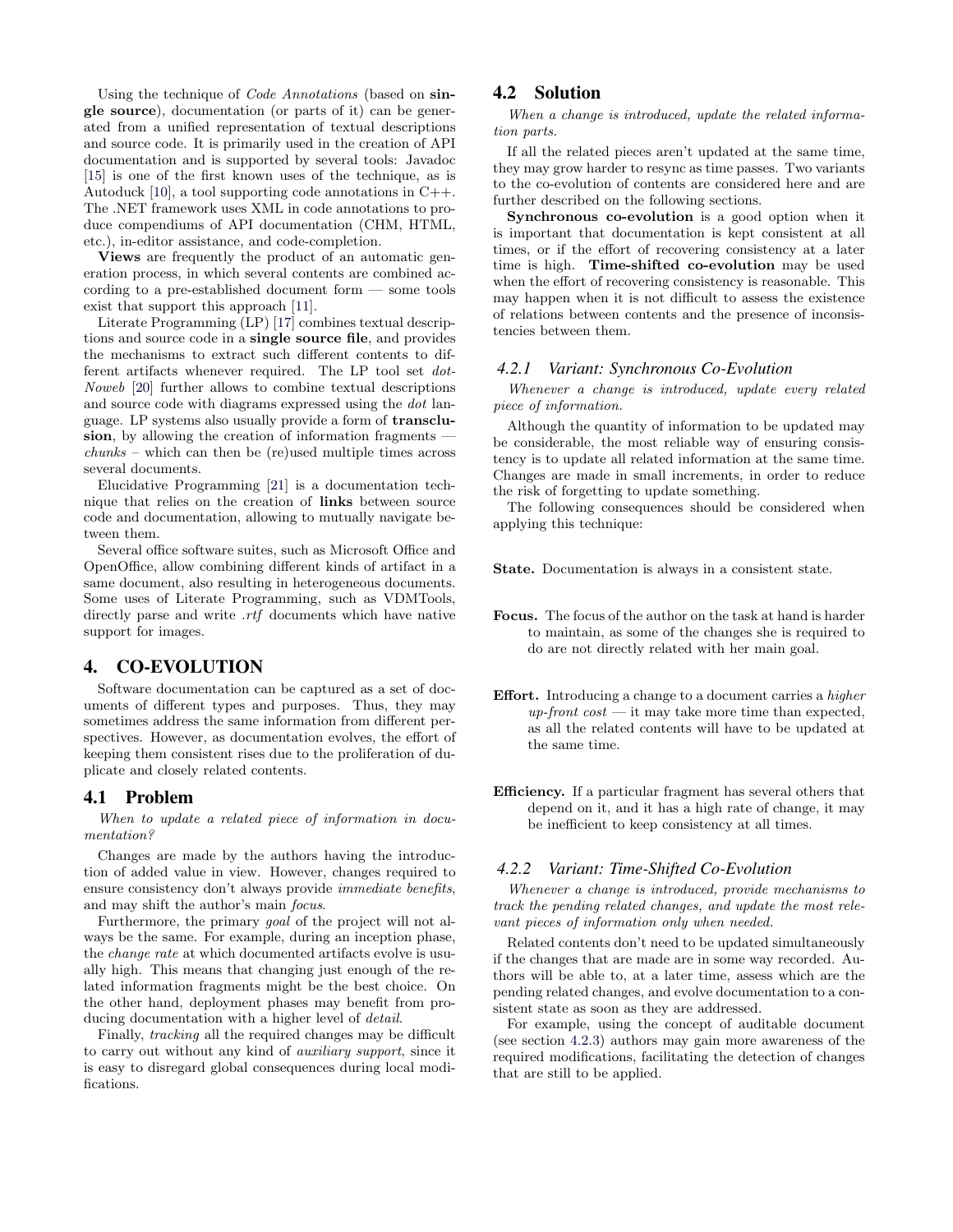The following consequences should be considered when applying this technique:

State. Consistency is not kept at all time.

- Focus. The author may focus solely on the task at hand, leaving related changes for later.
- Effort. Only the changes that bring short term benefits are required to be made, and related changes may be deferred to a later time.
- Efficiency. The task of updating documentation is distributed across the development process, as documentation may be updated only when necessary. However, the author may be faced with the additional effort of tracking which information needs to be updated, even if tools that support this task may exist.

#### <span id="page-4-0"></span>*4.2.3 Creating Auditable Documents*

An auditable document makes it possible to assess at any time who, how, why, and what has been produced, by tracking information regarding the authoring process.

Being able to follow and understand how a document is evolved makes the entire process more transparent and traceable. However, it is important to note that the tracking mechanisms may increase the complexity of authoring the document, and the extra information that is recorded may increase the storage space consumption. Furthermore, for heterogeneous documents, tracking the evolution as a whole may involve tracking different types of artifact.

# 4.3 Related Patterns

Domain-Structured Information supports Co-Evolution, since making richer information available allows tracking the information that needs to be co-evolved in greater detail. INFORMATION PROXIMITY helps this pattern too, since having related contents easily reachable from one another assists in determining which contents are affected by a particular change.

Some patterns already describe the use of auditable documents in more concrete scenarios, namely DOCUMENT HIStory [\[18\]](#page-6-0) focuses on maintaining a list of past versions of a document, and ANNOTATED CHANGES [\[18\]](#page-6-0) provides a way to directly record, inside a document, which of its parts have recently been modified.

### 4.4 Known Uses

Literate Programming and Code-Annotations, such as Javadoc, may be regarded as a way of supporting synchronous co-evolution, as providing Information Proximity helps to co-evolve related information parts simultaneously.

Solutions that allow auditable documents to be produced support time-shifted co-evolution. Wiki engines and version control systems are good examples of such solutions, which allow to track how documents evolve and support assessing which changes are required to maintain consistency.

It is common for text processors to provide a track changes feature, which is a form of ANNOTATED CHANGES. This feature may be used by authors and readers to track the changes the document has recently gone through. Although this makes the document auditable to a certain point, it is usually very limited in time.

# 5. DOMAIN-STRUCTURED INFORMATION

Documentation usually follows a text-oriented structure, using elements such as titles, paragraphs, lists, tables, etc. Although it provides a lot of flexibility, the degree to which a document is relevant will depend on how well it serves its purpose and accurately expresses the intended ideas. Moreover, the same piece of information may be better conveyed using different perspectives, intrinsically related to each other.

The main reason why maintaining documentation requires continuous review is that relations between documentation parts aren't explicitly formalized. This decreases the capability to automatically process it, i.e. in order to automatically assess its consistency.

### 5.1 Problem

How to structure the information in documentation?

As mentioned before, textual documentation is a *flexi*ble way of capturing knowledge. While this flexibility is an important asset, formalizing the content itself makes information less subject to multiple interpretations, and allows it to be automatically processed.

However, the mechanisms used to allow a degree of formalization higher than that provided by simple textual descriptions may affect the simplicity in producing documentation.

# 5.2 Solution

Organize contents according to their domain, so that the information form directly relates to domain concepts.

Textual documentation doesn't provide the mechanisms to formally express the relations between the concepts being documented. Structuring the contents around the domain concepts provides the support to automatically assess the existence of inconsistencies, and prevents the introduction of new ones.

The following consequences should be considered when applying this pattern:

Flexibility. Some flexibility is lost whenever information has to follow a predefined structure.

Automation. The use of a domain-oriented structure with well defined semantics makes information less open to different interpretations, and allows it to be processed by computers.

# 5.3 Related Patterns

The individual information units often required by INFORmation Proximity tend to converge to Domain-Structured Information, as the advantages of organizing the contents around domain concepts emerge. This pattern also supports CO-EVOLUTION, as it provides a richer base of traceable information.

As with the other patterns in this paper, Domain-Structured Information requires appropriate tool support, and may benefit from the use of an INTEGRATED ENVIRONMENT.

This pattern is similar to STRUCTURED INFORMATION [\[18\]](#page-6-0), in that it also address how documents' contents are organized. However, Domain-Structured Information focuses on formalizing contents according to the information's domain, with the aim of automating consistency assessment, while STRUCTURED INFORMATION focuses mainly in structuring contents to ease the perception of the readers.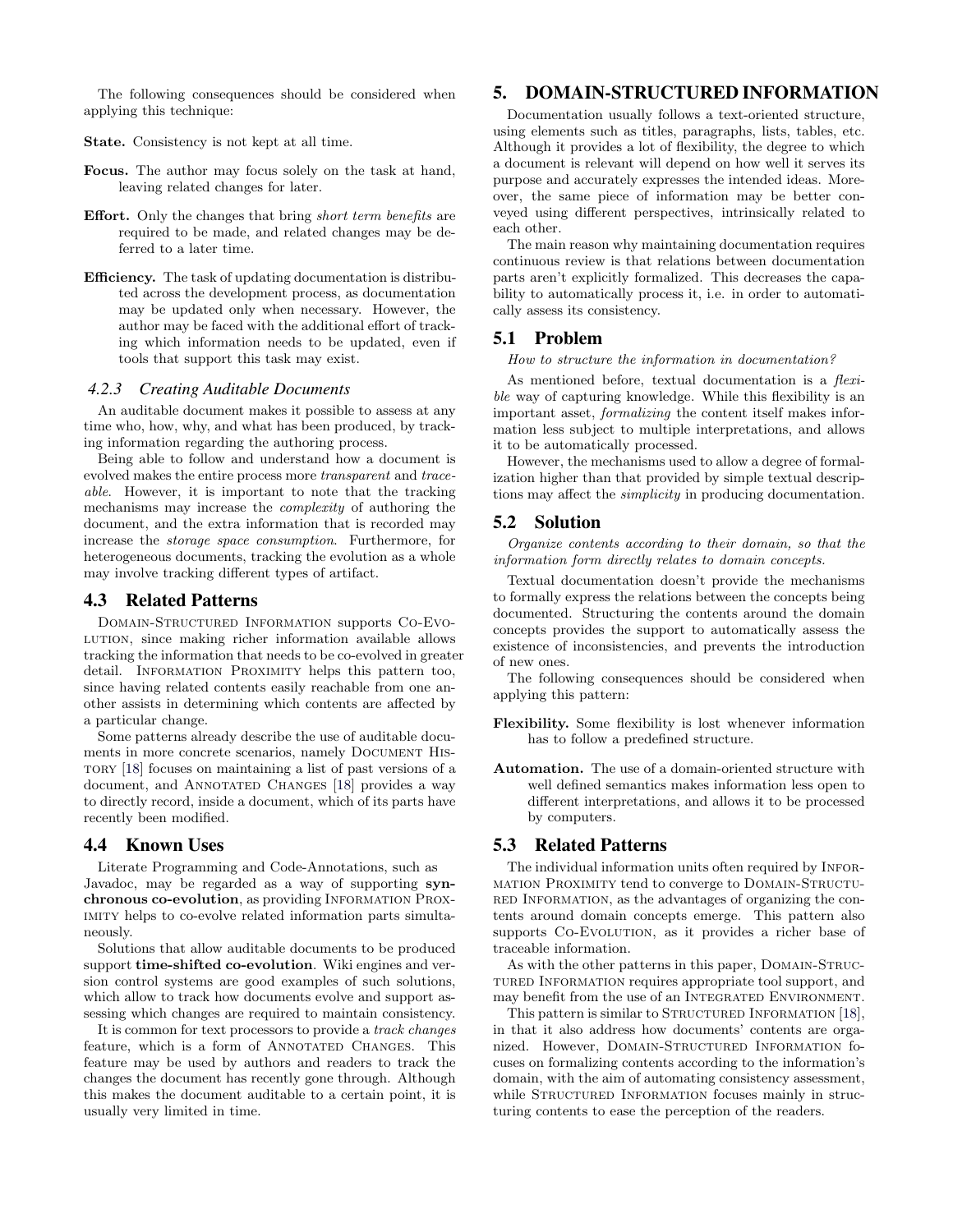# 5.4 Known Uses

Code comments are a form of source code documentation. Code annotations, such as Javadoc comments [\[15\]](#page-6-1), add an additional level of structure to source code comments, formalizing information elements with a lower granularity. Javadoc allows to describe elements such as method parameters, authors, creation dates and references, among others.

Semantic Wikis support DOMAIN-STRUCTURED INFORMAtion, and some semantic wiki engines may automatically detect existing inconsistencies with the use of reasoners [\[13\]](#page-6-7).

Some wiki engines allow templates to be applied for very specific purposes. Mediawiki allows the creation of sidebar templates, through which one may provide structured information.

Systems taking an object-oriented approach to documentation have also been use in the past [\[19,](#page-6-8) [12\]](#page-6-9).

# 6. INTEGRATED ENVIRONMENT

Working with different kinds of artifacts frequently implies the use of specialized and independent tools for each of them. Although such artifacts are sometimes strongly related, these tools don't necessarily interoperate, making the artifacts more difficult to combine and confront, and the authoring environment heterogeneous and more difficult to use.

# 6.1 Problem

How to support the maintenance of consistency between independent artifacts with related content?

Tools that deal with a wide range of artifacts usually provide a more homogeneous and interoperable environment, although they tend to be not as powerful and simple as specialized tools.

### 6.2 Solution

Use an integrated environment, where several types of artifact and their relations may be maintained uniformly.

An integrated environment goes beyond the capabilities that general purpose tools possess. It supports handling several types of artifact, providing specialized features for each of them and an infrastructure through which they interoperate.

This supports strategies of documentation maintenance that focus on bridging related information parts regardless of their nature.

The following consequences should be considered when applying this pattern:

- Specialization. Integrated environments strike a balance between a generic approach, in which tools may handle several types of artifacts with a basic level of functionality, and a specialized approach, in which exists a deeper support for a selected set of artifact types.
- Simplicity. While potentially making each tool more complex individually, their overall simplicity is increased by providing a more homogeneous usage.
- Interoperability. An integrated environment coordinates the several tools it provides, and supports their interoperability.

# 6.3 Related Patterns

Integrated Environment directly contributes to the remaining patterns of this paper by orchestrating the several tools involved. It is also directly related to the pattern Few Tools [\[18\]](#page-6-0), which addresses the notion that supporting the creation of documentation with too many and unconnected tools may become a burden to authors.

# 6.4 Known Uses

Eclipse and Visual Studio are examples of integrated environments that combine different kinds of artifact and tools, supporting and articulating their work.

Trac [\[14\]](#page-6-10) and Redmine [\[16\]](#page-6-11) are Web-based environments that integrate different kinds of information, including textual descriptions supported by a wiki, source-code browsing, milestone management, issue-tracking, etc.

# 7. ACKNOWLEDGMENTS

We would like to thank our shepherd, Ralph Johnson, for his help on the process of improving this paper, as well as to all the participants of the writer's workshops where this paper was discussed, for their insightful comments and suggestions — the Process Writers' Workshop at PLoP'09, with Christian Crumlish, Pam Rostal, Robert Hanmer, Xiaohong Yuan and Zhen Jiang, and the MiniPLoP workshop at OOP-SLA'09, with Dave West, Eduardo Fernandez, Joseph Yoder, Pam Rostal and Richard Gabriel. A special thanks to Bob Hanmer for several suggestions regarding the English language used on the paper.

We would also like to thank the Portuguese Foundation for Science and Technology and ParadigmaXis, S.A. for sponsoring this work through the doctorate scholarship grant SFRH / BDE / 33298 / 2008.

# 8. REFERENCES

- <span id="page-5-0"></span>[1] A. Aguiar and G. David. Patterns for documenting frameworks — Part I. Helsinki, Finland, Sept. 2005.
- <span id="page-5-8"></span>[2] A. Aguiar and G. David. WikiWiki weaving heterogeneous software artifacts. In Proceedings of the 2005 international symposium on Wikis, pages 67–74, San Diego, California, 2005. ACM.
- <span id="page-5-1"></span>[3] A. Aguiar and G. David. Patterns for documenting frameworks — Part II. Irsee, Germany, July 2006.
- <span id="page-5-2"></span>[4] A. Aguiar and G. David. Patterns for documenting frameworks — Part III. Portland, Oregon, USA, Oct. 2006.
- <span id="page-5-3"></span>[5] A. Aguiar and G. David. Patterns for documenting frameworks: customization. In Proceedings of the 2006 conference on Pattern languages of programs, pages 1–10, Portland, Oregon, 2006. ACM.
- <span id="page-5-4"></span>[6] A. Aguiar and G. David. Patterns for documenting frameworks - process. Recife, Brazil, May 2007.
- <span id="page-5-7"></span>[7] A. Aguiar, G. David, and M. Padilha. XSDoc: an extensible wiki-based infrastructure for framework documentation. Alicante, Oct. 2003.
- <span id="page-5-6"></span>[8] S. Ambler. Agile/Lean Documentation: Strategies for Agile Software Development. http://www.agilemodeling.com/essays/agileDocumentation.htm.
- <span id="page-5-5"></span>[9] S. Ambler. Agile Modeling: Effective Practices for eXtreme Programming and the Unified Process. Wiley, 1st edition, Apr. 2002.